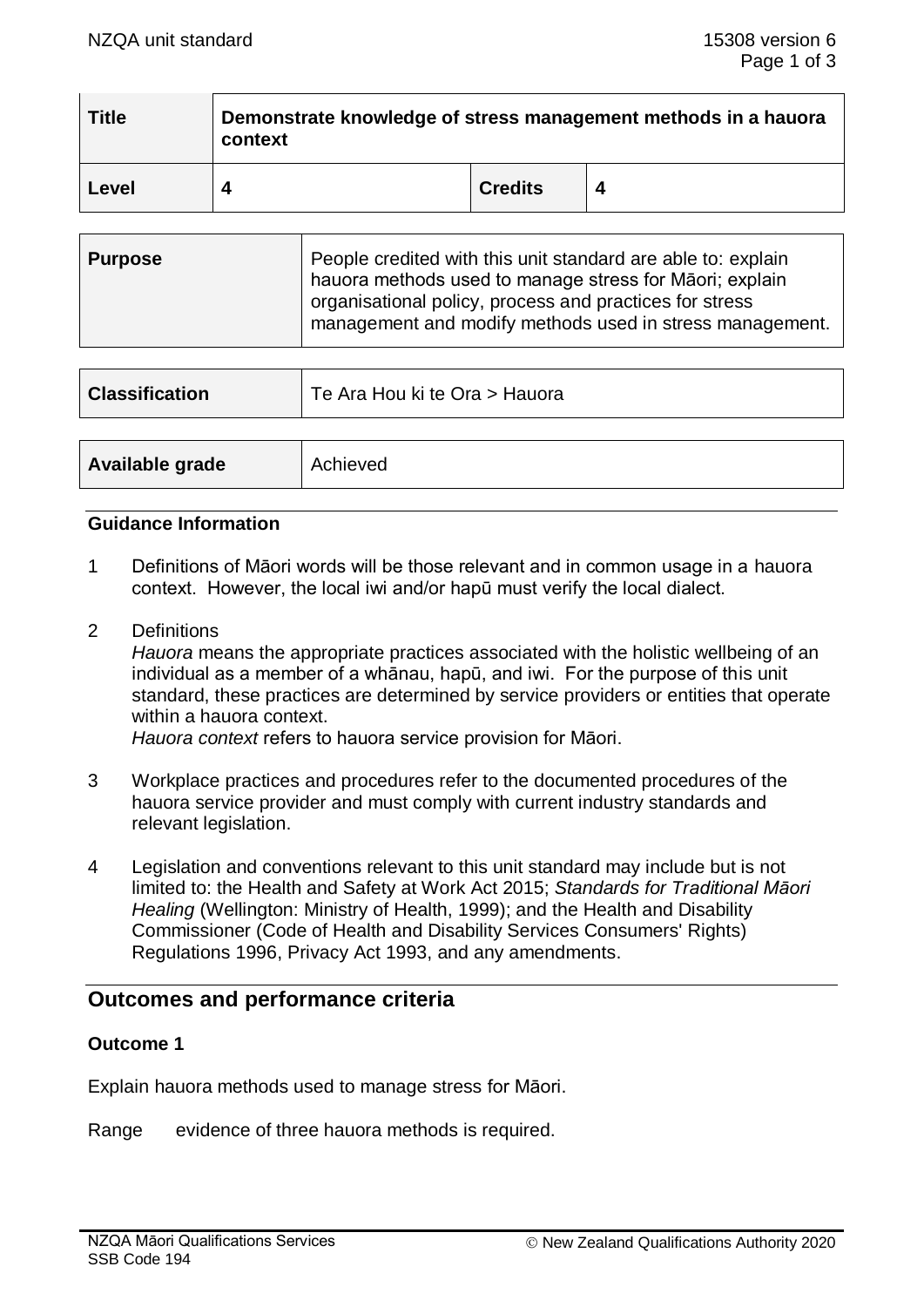### **Performance criteria**

- 1.1 Methods used in stress management are explained in relation to tikanga.
	- Range may include mirimiri, karakia, water, waiata, kōrero, whakapapa, tūrangawaewae, kapa haka; evidence of three is required.
- 1.2 Methods for managing stress are explained in relation to the roles of the people involved, and in relation to tikanga.
	- Range roles include but are not limited to tuakana, teina, kaumātua, kuia, kaiako, kaitiaki, tohunga; evidence of three roles is required.

## **Outcome 2**

Explain the organisational policy, process and practices for stress management.

Range may include but is not limited to – human resources, employer, manager, health and safety; evidence of one policy, process and practice is required.

### **Performance criteria**

- 2.1 Organisational policy, process and practices for stress management are identified.
- 2.2 The advantages and disadvantages of policy, process and practice is assessed.
- 2.3 Candidate's own level of competence in relation to each process of stress management is assessed.
	- Range may include but is not limited to supervisor, direct line manager, colleague, kaumātua, peer; evidence of three is required.

# **Outcome 3**

Modify methods used in stress management in a hauora context.

Range the three hauora methods used in Outcome 1.

### **Performance criteria**

- 3.1 Results, in terms of the effectiveness of the method, are recorded and communicated to supervisor in accordance with workplace practices and procedures and tikanga.
- 3.2 Methods are modified in accordance with the results of assessment, and workplace practices and procedures and tikanga.